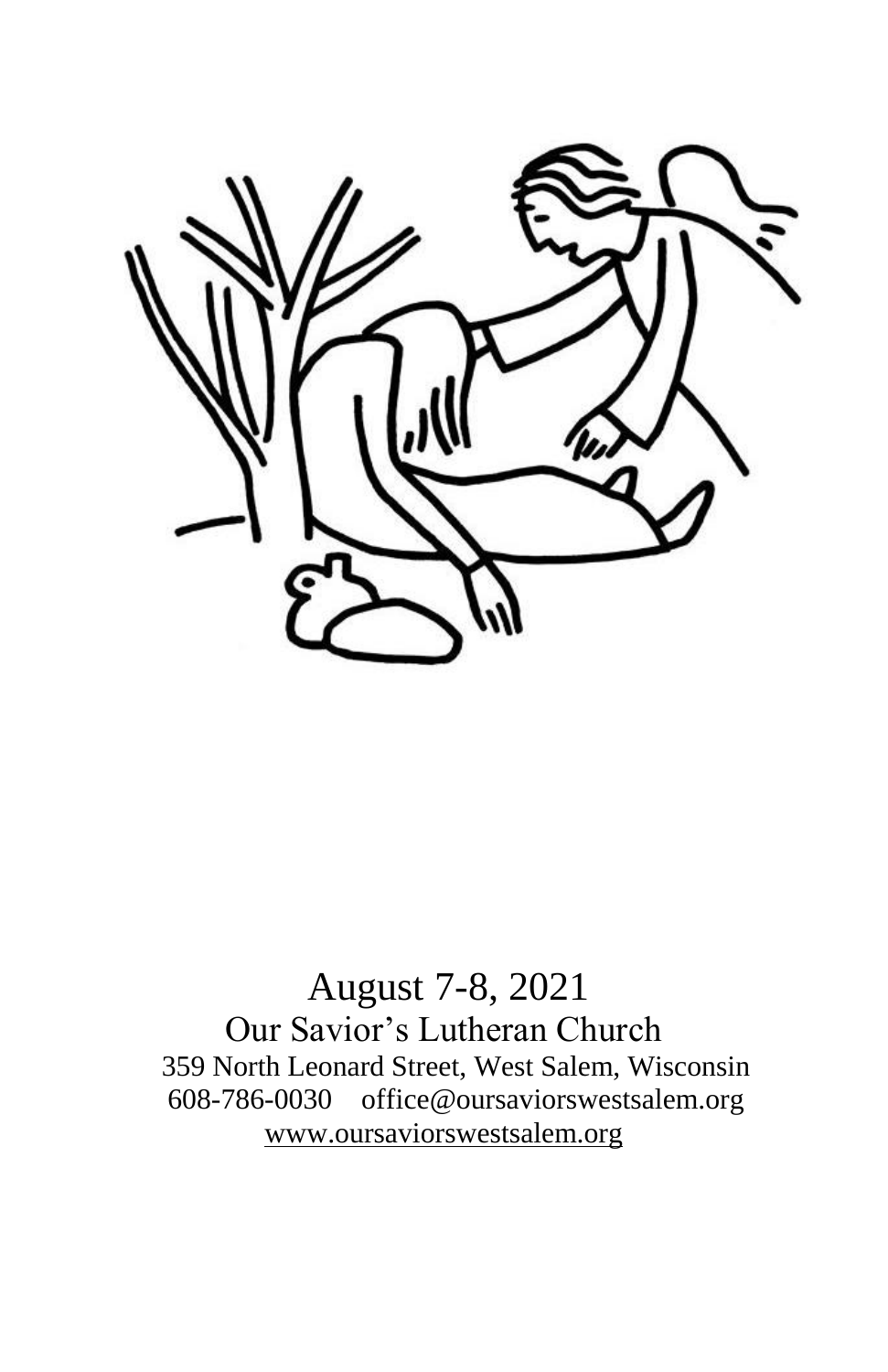# **Welcome**

# **Psalm** 34:1-8

 $1$ I will bless the Lorp at all times; the praise of God shall ever be in my mouth.

 $2I$  will glory in the LORD; let the lowly hear and rejoice.

 $3$ Proclaim with me the greatness of the LORD; let us exalt God's name together.

 $4$ I sought the LORD, who answered me and delivered me from all my terrors.

<sup>5</sup> Look upon the Lorp and be radiant, and let not your faces be ashamed.

<sup>6</sup>I called in my affliction, and the LORD heard me and saved me from all my troubles.

 $7$ The angel of the LORD encamps around those who fear the LORD and delivers them.

 ${}^{8}$ Taste and see that the LORD is good; happy are they who take refuge in God!

# **Confession And Forgiveness**

Blessed be the holy Trinity….

## God, our provider,

**help us.**

**It is hard to believe there is enough to share. We question your ways when they differ from the ways of the world in which we live. We turn to our own understanding rather than trusting in you. We take offense at your teachings and your ways. Turn us again to you. Where else can we turn? Share with us the words of eternal life and feed us for life in the world. Amen.**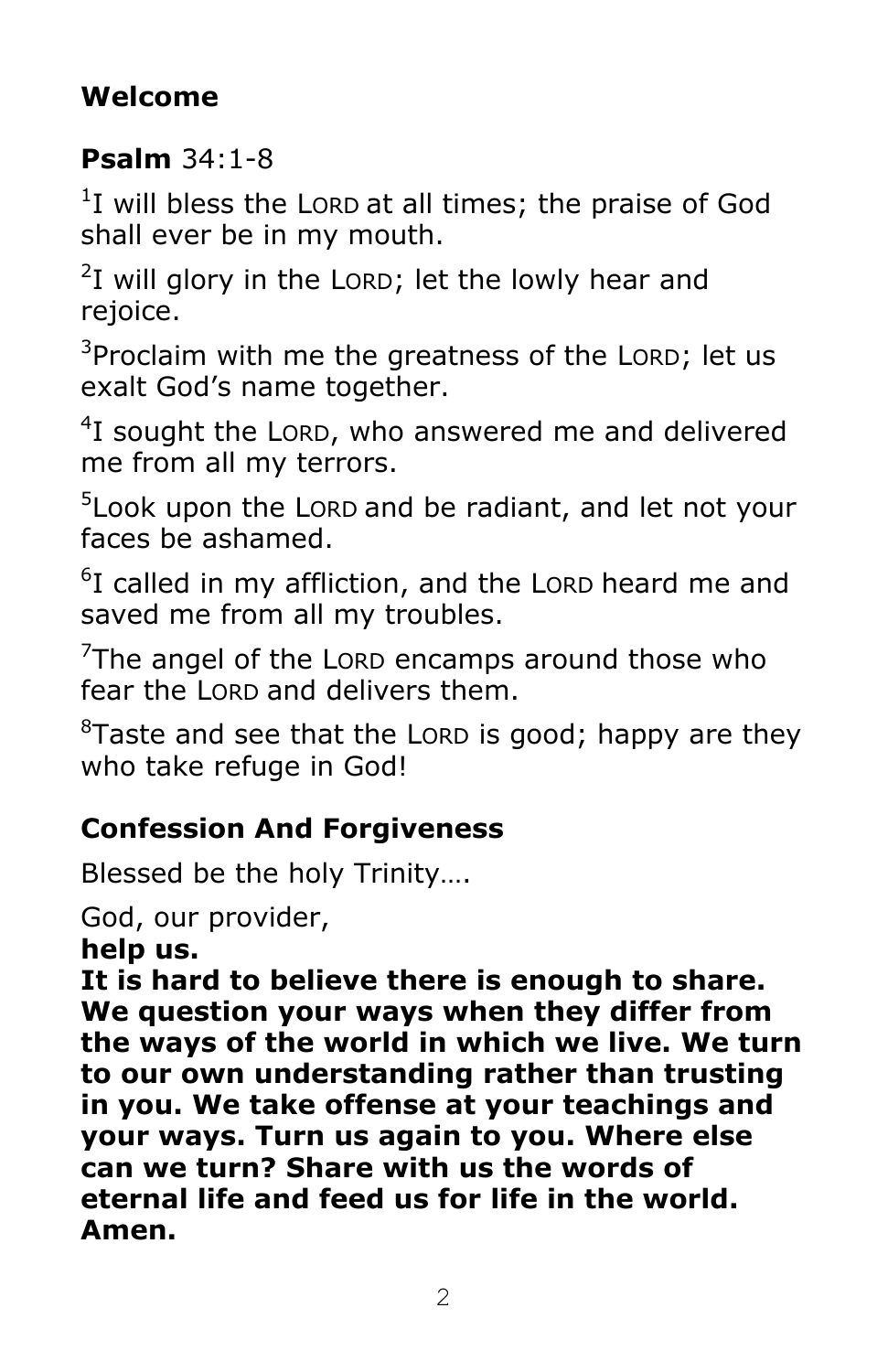## **Prayer Of The Day**

### **Gospel** John 6:35, 41-51

*After feeding more than five thousand people in the wilderness, Jesus teaches them regarding the true significance of this remarkable sign.*

 $35$  Jesus said to the crowd, "I am the bread of life. Whoever comes to me will never be hungry, and whoever believes in me will never be thirsty. <sup>41</sup>Then the Jews began to complain about him because he said, "I am the bread that came down from heaven."  $42$ They were saying, "Is not this Jesus, the son of Joseph, whose father and mother we know? How can he now say, 'I have come down from heaven'?"  $43$  Jesus answered them, "Do not complain among yourselves. <sup>44</sup>No one can come to me unless drawn by the Father who sent me; and I will raise that person up on the last day.  $45$ It is written in the prophets, 'And they shall all be taught by God.' Everyone who has heard and learned from the Father comes to me. <sup>46</sup>Not that anyone has seen the Father except the one who is from God; he has seen the Father. <sup>47</sup>Very truly, I tell you, whoever believes has eternal life. <sup>48</sup>I am the bread of life. <sup>49</sup>Your ancestors ate the manna in the wilderness, and they died.  $50$ This is the bread that comes down from heaven, so that one may eat of it and not die.  $51$  am the living bread that came down from heaven. Whoever eats of this bread will live forever; and the bread that I will give for the life of the world is my flesh."

### **Sermon**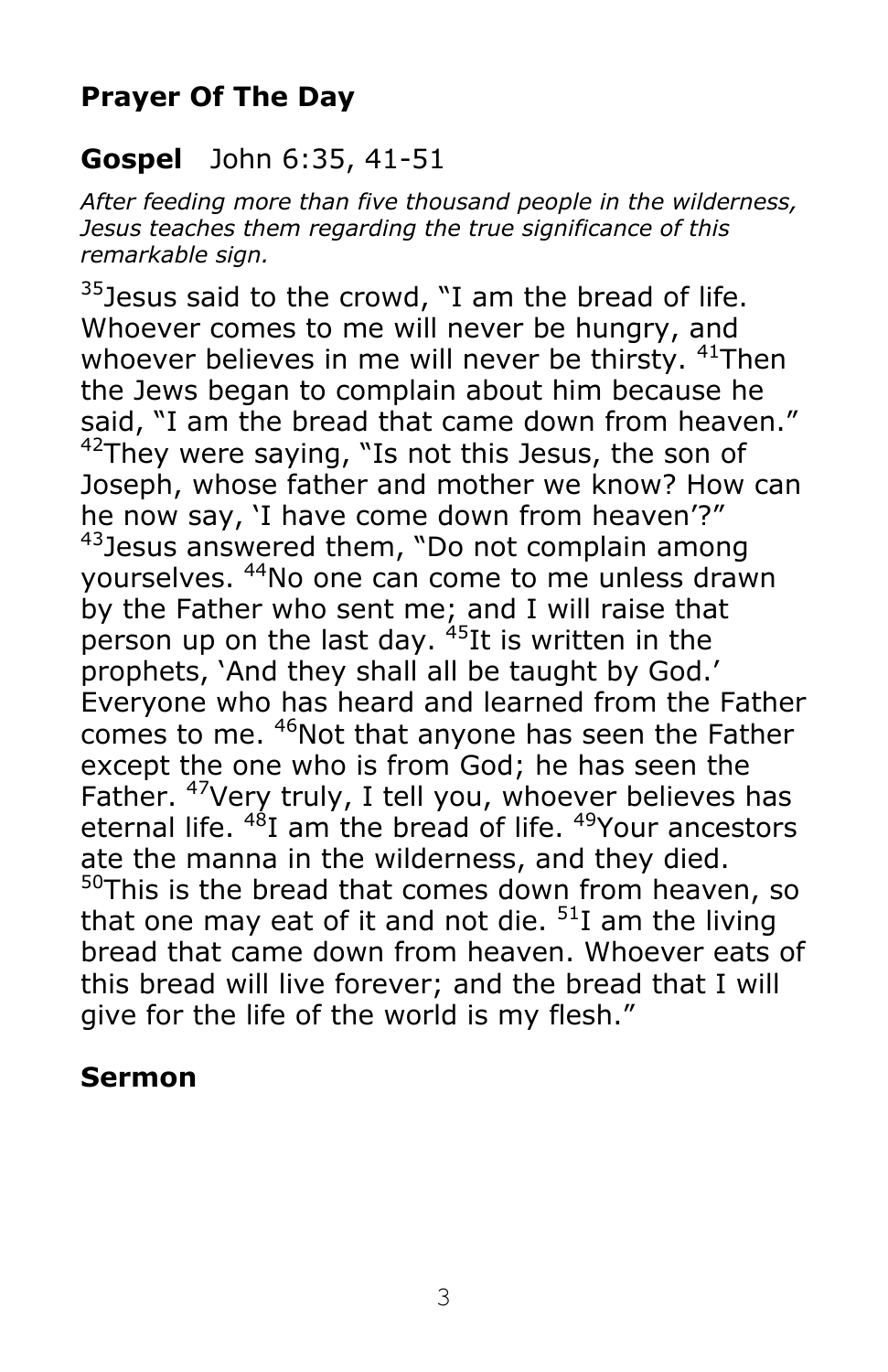# **Hymn** "O Living Bread from Heaven"



### **Apostles Creed**

- I believe in God, the Father almighty, creator of heaven and earth.
- I believe in Jesus Christ, God's only Son, our Lord, who was conceived by the Holy Spirit, born of the virgin Mary, suffered under Pontius Pilate, was crucified, died, and was buried; he descended to the dead. On the third day he rose again; he ascended into heaven, he is seated at the right hand of the Father, and he will come to judge the living and the dead.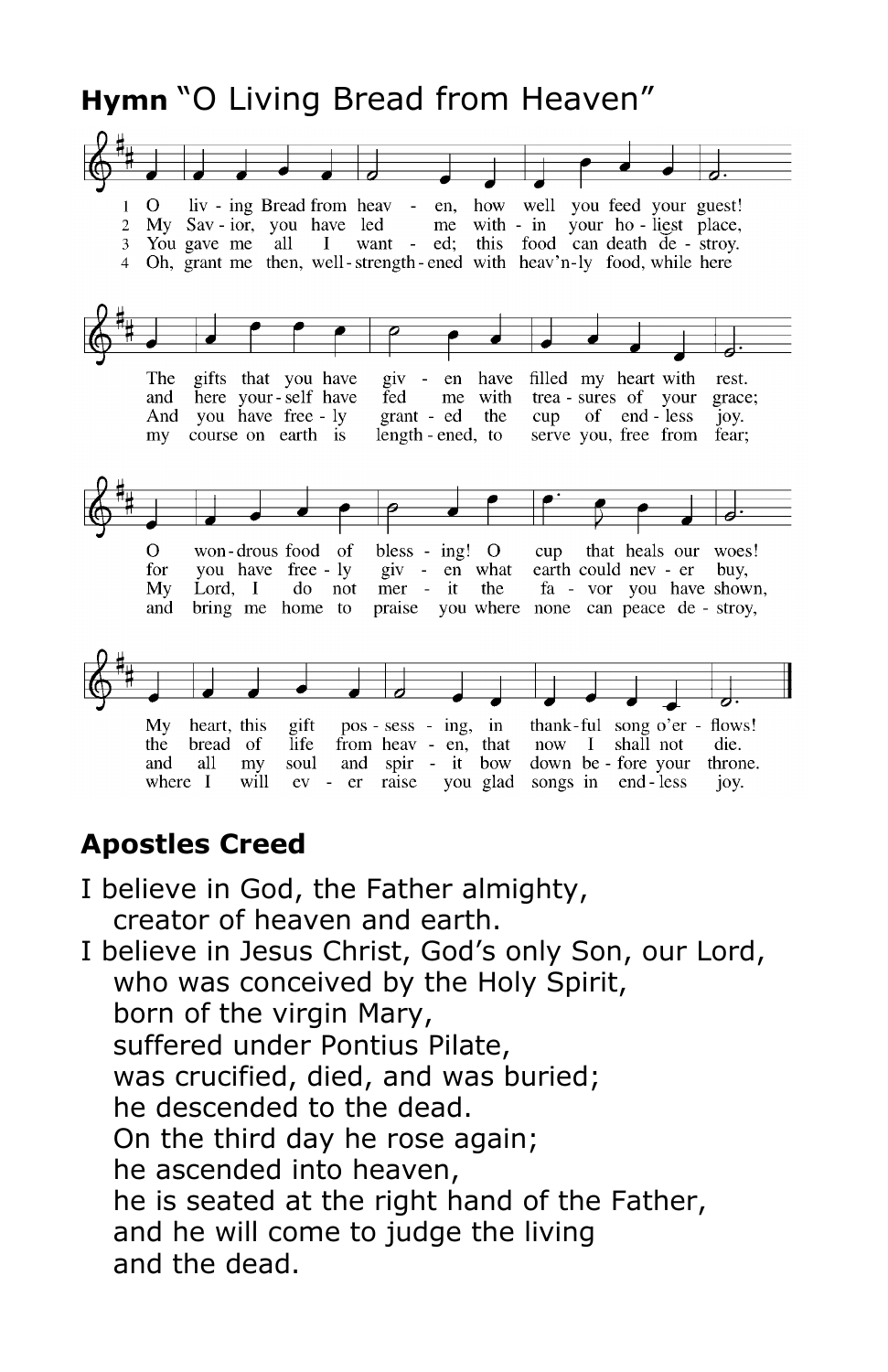I believe in the Holy Spirit, the holy catholic church, the communion of saints, the forgiveness of sins, the resurrection of the body, and the life everlasting. Amen.

## **Prayers**

P: Rooted in Christ and sustained by the Spirit, we offer our prayers for the church, the world, and all of creation.

*A brief silence.*

For the church of Christ in all its diverse forms. For mission developers, new mission starts, and for congregations facing difficult decisions about their future. For our newly elected Bishop, Felix Malpica, as he and his family prepare to make their transitions to new callings and a new community. God, in your mercy,

### **hear our prayer.**

For the health and well-being of creation. For farms and farmers as the growing season continues. For lakes, rivers, and oceans contaminated by pollution, and for all who lack clean water. God, in your mercy, **hear our prayer.**

For those called to positions of authority in our legal system. For judges, lawyers, law clerks, and court employees who ensure the fair administration of justice. For corrections officers and prison chaplains, that they remember Jesus' to care even for the least of these. God, in your mercy,

### **hear our prayer.**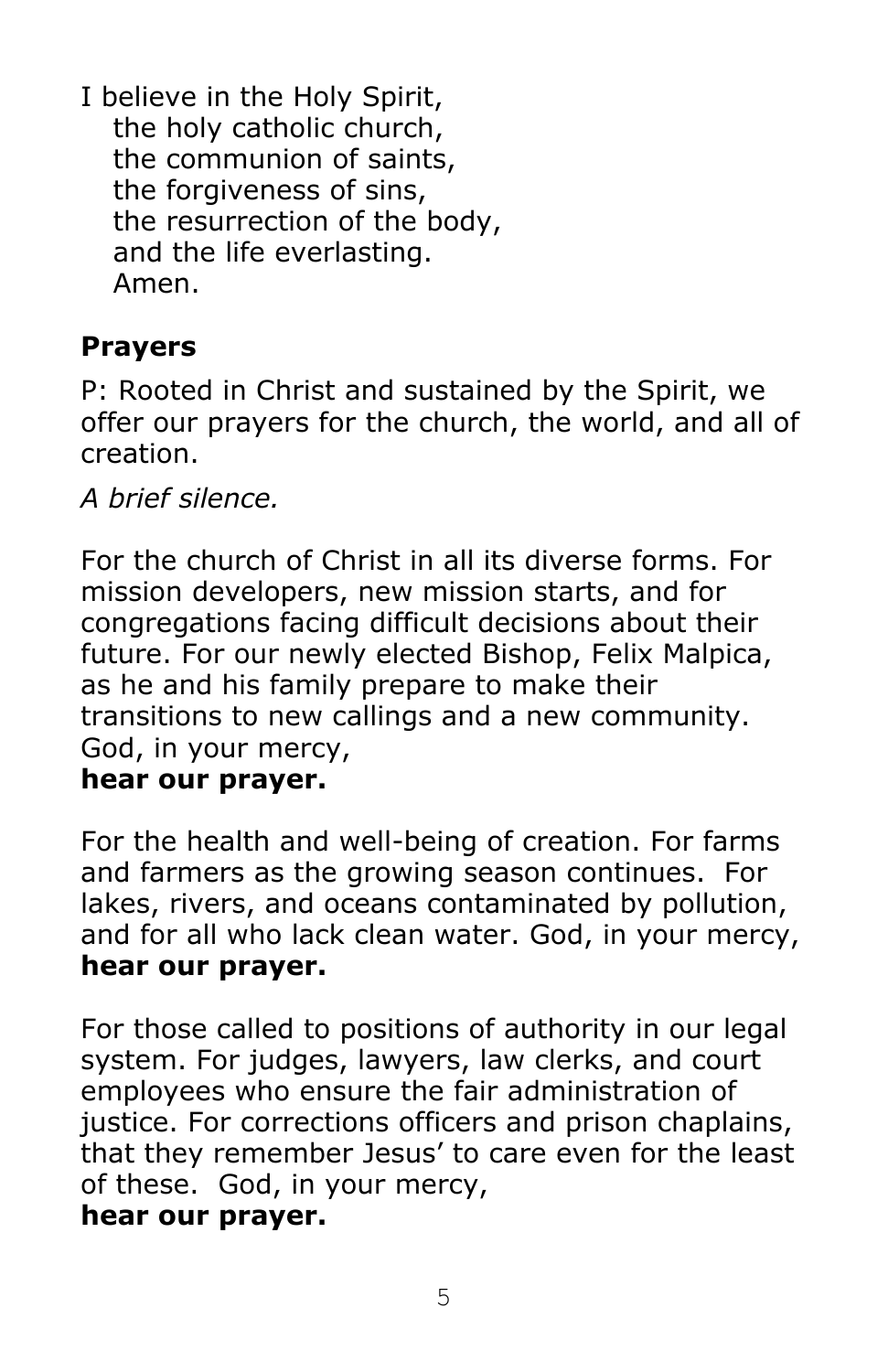For all who cry out to you in their affliction. For exiles, refugees, and others who face long and difficult journeys, uncertain about the future. For all who mourn a death, and who now face a new journey without the presence of a loved one. For all who journey through sickness and poor health. God, in your mercy,

### **hear our prayer.**

For this assembly gathered around your table, and for those who join us virtually in new ways we never imagined, we pray. For all who ponder and plan for an uncertain future. For those who yearn for a return to normalcy. For our mission that no matter the future we remain faithful. God, in your mercy, **hear our prayer.**

*Here other intercessions may be offered.*

For those who have been raised to eternal life, we give thanks. With all the saints we praise you for the bread of life that keeps us in your love forever. God, in your mercy,

### **hear our prayer.**

P: We lift these and all our prayers to you, O God, confident in the promise of your saving love; through Jesus Christ our Lord.

### **Amen.**

# **Communion Liturgy**

**Lord's Prayer**

## **Invitation To Communion**

## **Post Communion Prayer**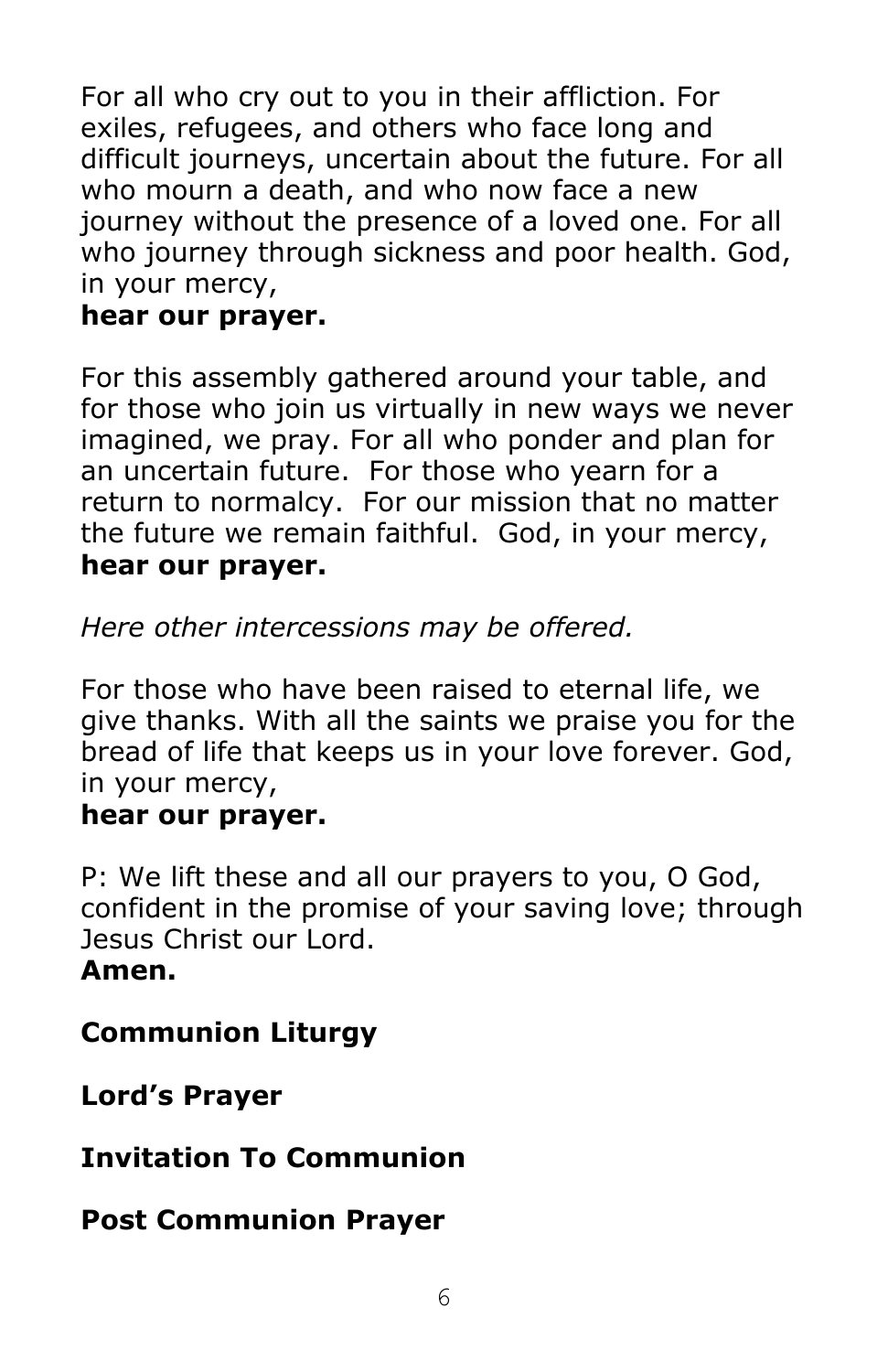## **Hymn** "Hallelujah! We Sing Your Praises"



### **Blessing**

#### **Dismissal**

Go in peace. You are the body of Christ. **Thanks be to God**.